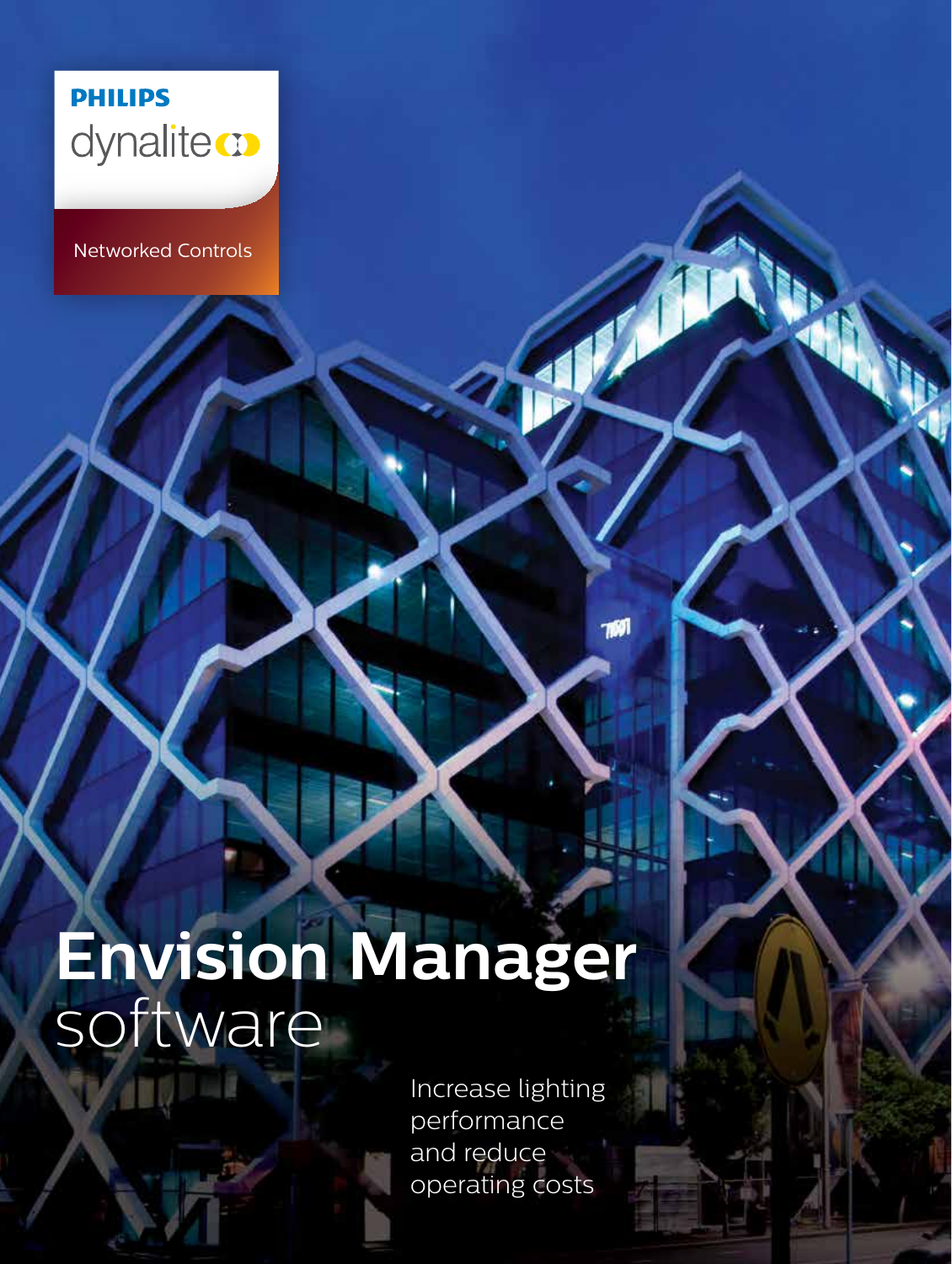



The Philips Dynalite approach hinges on the belief that no two lighting systems are the same and that every lighting installation should be tailored to best match the customers needs. Lighting systems can be set up for automatic operation – through the use of clocks and sensors – or for manual operation, or a combination of the two. The Dynalite platform is designed to be easily configured and yet powerful enough for any customized task. When properly set up and configured, the lighting system will respond to the needs of the occupants seamlessly; optimizing lighting for the tasks at hand while ensuring energy is not wasted in unoccupied areas.

Envision Manager offers a number of flexible control and monitoring capabilities for your Dynalite system which:

- facilitates two-way communication and control with each lighting system component, including sensors, user interfaces and DALI lighting fixtures.
- enables monitoring of all system components, with real-time failure alerts and reporting of maintenance issues and energy usage.
- allows entire floors, buildings or campuses to be controlled remotely, through any authorized web browser-enabled devices, providing an ideal solution for offices, hotels, arenas, stadia, museums, shopping malls, leisure centers, schools, university applications and more.

## Introduction to the **Dynalite System**

For many organizations, the energy used by lighting represents a high proportion of the total energy used within their facilities. By using advanced lighting control technologies, the efficiency of lighting systems can be optimized to ensure the right amount of light is provided when and where it is needed. Not only does this approach minimize unnecessary energy use, but it can also reduce costs and improve productivity.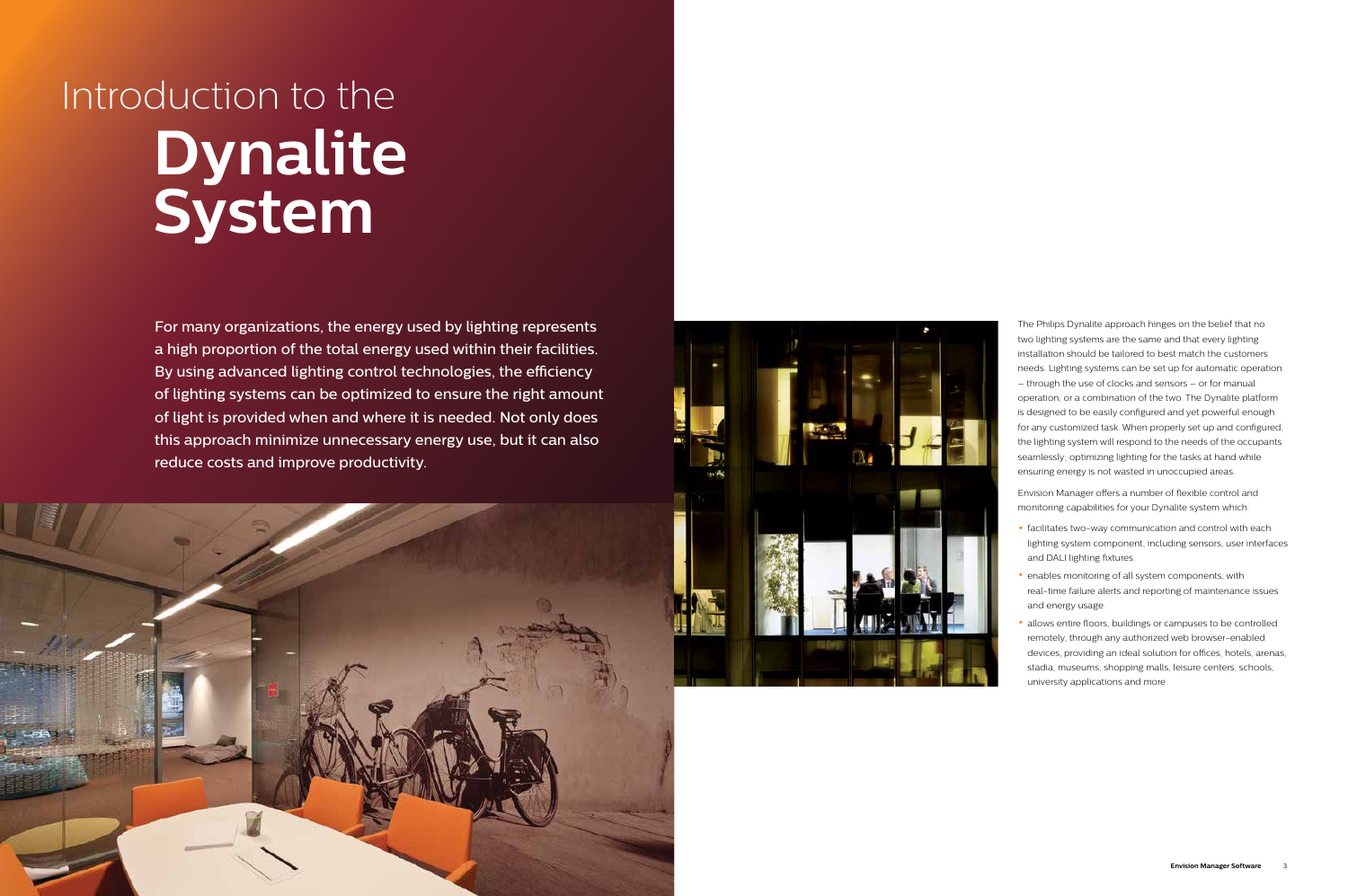#### **Technical Specifiers Facility Managers End-users**

- We offer a complete lighting system, comprising luminaires, lamps and control system. In additional to this, the Philips team are there to assist with system design and commissioning should you need them.
- As Philips luminaires and control systems have been designed to work together, industry problems such as 'LED flicker' are avoided.
- The partnership of energy-efficient LED luminaires and the Philips Dynalite control system supports corporate social responsibility initiatives through the reduced environmental impact of materials and energy use.
- The system is capable of controlling any light source to ensure both the customers energy and aesthetic/ functional lighting requirements are supported in the best possible manner.

- The design of a DALI system allows the easy re-grouping of lighting fixtures should internal partition walls be moved. This delivers flexibility and cost savings to meet future requirements without the need for any re-wiring.
- The system provides alerts for lamp and component failure, as well as information that calculates when lamps are approaching the end of their lives. This allows maintenance activities to be optimized, lowering maintenance costs and minimizing any disruption.
- 'Report Manager' allows system reports to be generated on hardware status, energy consumption and DALI emergency lighting performance.
- The 'DALI Emergency Test' feature enables DALI emergency lighting systems to be efficiently tested via the software, automating this often mandatory routine operation.

- Providing end-user lighting control ensures that light levels are adjustable for task-specific operations, increasing productivity and user satisfaction.
- Web-based and mobile tools allow users to control lighting remotely.
- The 'Schedule Manager' ensures that regular lighting changes occur automatically.

### Advanced time scheduling

'Schedule Manager' enables pre-defined system state changes – such as lights on/off or sensor enable/disable, as well as dimming levels – to occur automatically at set times or at a variable time relative to sunrise/sunset.

#### Lamp Maintenance

#### Live Monitoring

Envision Dashboard presents energy consumption data at a glance so that crucial system status details can be understood easily. An additional 'Alerts Overview' provides details about any potential issues on the system. This helps the building/ facilities manager prioritize and address maintenance activities – both planned and unplanned.



#### Reporting

'Report Manager' allows system reports to be generated on hardware status, energy consumption and DALI emergency lighting performance. The report functionality is particularly important with the growing mandatory requirement in different markets for accurate reporting of energy usage.





The 'Lamp Maintenance' function identifies lamps approaching the end of their operational life, allowing these to be replaced to maintain the performance of the system. Multipurpose sensors also incorporate light-level detection. This can be used to measure the incoming natural light levels and adjust lights up/down to meet predetermined lux levels for different areas. Daylight harvesting strategies have the potential to deliver huge energy savings for a building.



#### Occupancy detection

Multipurpose sensors include occupancy detection. This can be set to turn off or dim down an area once it has been unoccupied for a specified length of time, contributing to the energy efficiency and operational performance of a building.



### Daylight harvesting



#### Zoning

Lights are grouped into areas so that they can be controlled together. Lighting areas can easily be modified through Envision software. DALI fixtures can be easily re-grouped to support changes in building layouts without the need for any manual rewiring.



#### Corridor hold-on

When an area of a building is occupied after hours, the lighting system can be programed to ensure a lighting pathway is maintained from any occupied area to provide egress, maximizing occupant comfort and safety.

### Features of the **Dynalite system**



# **Benefits** of a lighting control system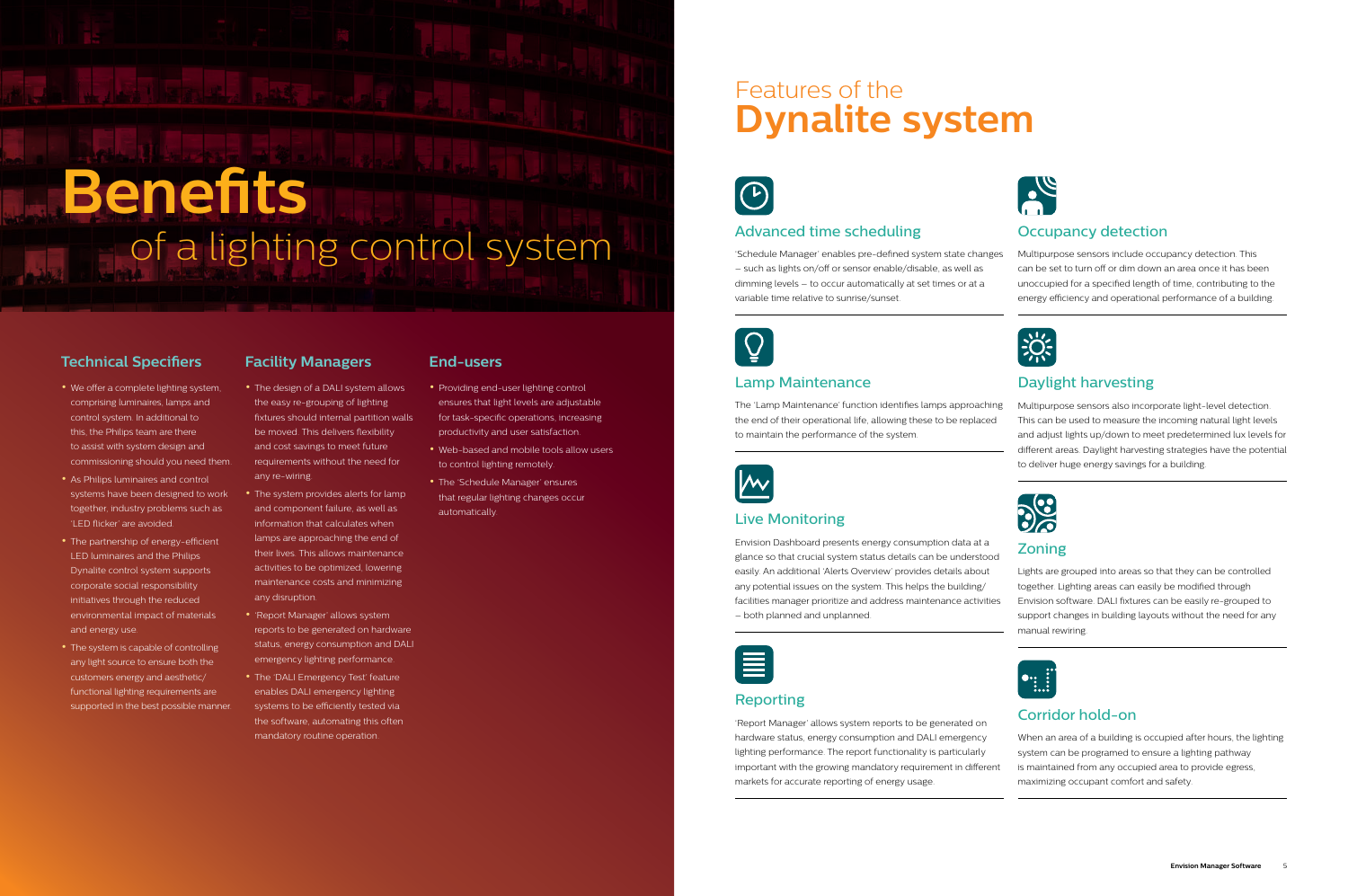# System **architecture**





- 
- 

Philips Dynalite system architecture makes choosing the right control hardware for your project easy with a broad range of load controllers available to match any type of lighting load. The system flexibility where "every product can work with every other product" and its virtually unlimited scalability, means that should you need to change the design as the project evolves, all you need to do is swap out or add on to what has already been designed.



- 
- 
-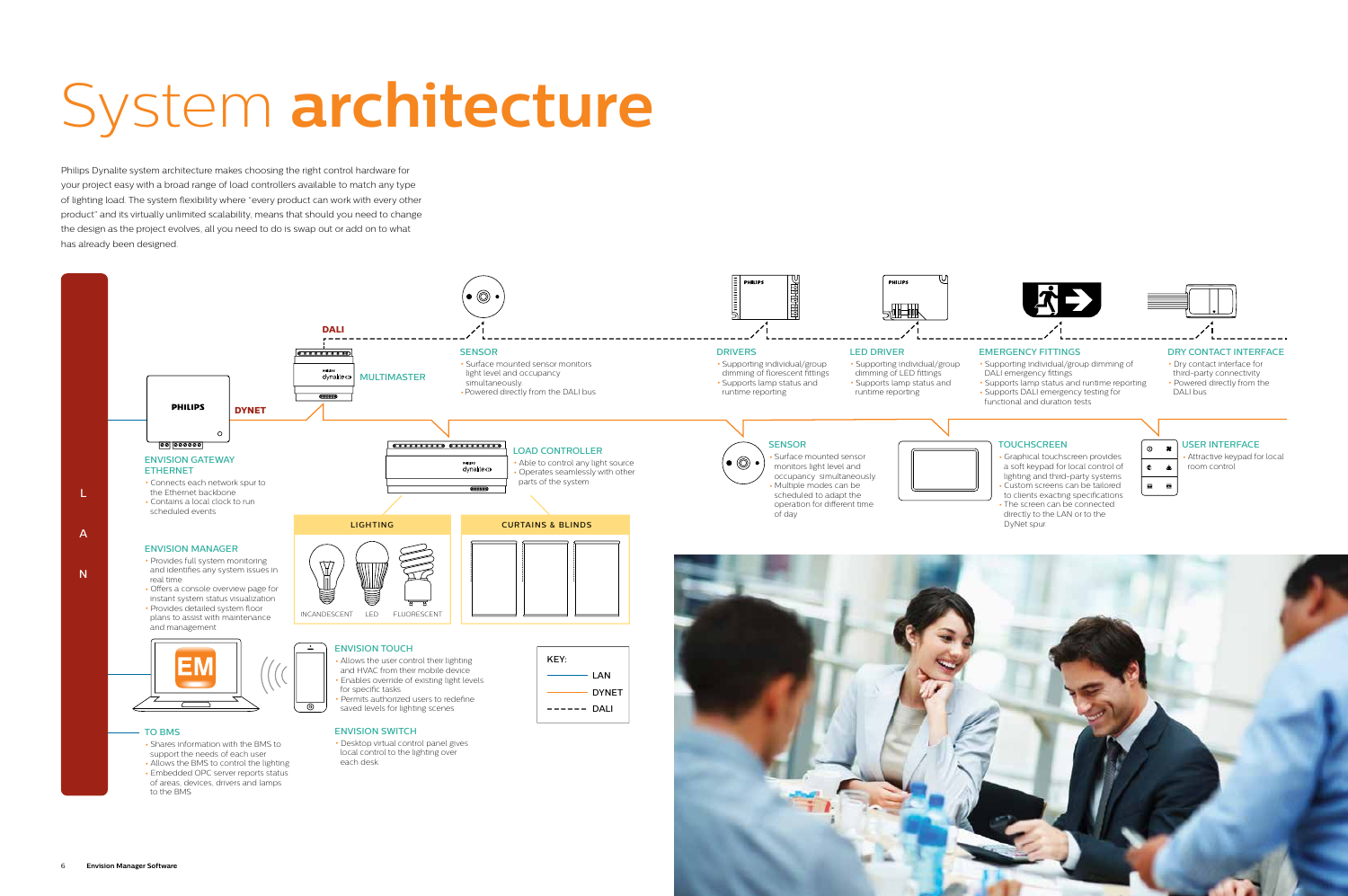

## Envision Manager **overview**

Envision Manager enables lighting settings to be optimized based on real performance data in each area, enhancing occupant safety. The system's ability to perform testing on DALI Emergency Lighting further ensures the safety of building occupants during emergency situations.

### Energy efficiency

Envision Manager promotes energy efficiency through a number of means. It allows lighting in unoccupied areas to be switched off or dimmed down without compromising occupants' comfort or safety and facilitates aggressive energy reduction strategies during out-of-hours or non-working periods.

In addition to this, Envision Manager supports daylight harvesting schemes to balance artificial lighting with natural daylight.

Load Shedding reduces non-essential lighting energy consumption and is often required as part of an energy management strategy. Envision Manager can make this easier by allowing the facility manager to define a load shed state for each area within the building. These states can be initiated easily either directly from EM or from the building management system (BMS).

Envision Manager permits remote access and control of the system via a web-page, which opens up control through any web-enabled device

#### **Comfort**

**Aimed specifically for projects where it is necessary to control and manage lighting, Envision Manager provides the ideal solution for offices, hotels, arenas, stadiums, museums, shopping malls, leisure centers, schools, university applications and more.**

#### The Envision Manager difference

- Is compatible with all current Dynalite products/solutions.
- Provides live energy performance monitoring display.
- Controls the entire lighting system on one screen.
- Macro builder allows end-users to tailor the operation of the system to their own needs.
- Monitors hardware performance in real time.
- Controls scheduling, reports, DALI emergency testing, preset scenes and specific events, such as Earth Hour.
- Monitors the performance of all devices, drivers and lamps, with an alert function to send custom notifications.

#### **Scalability**

Envision Manager is inherently scalable, able to handle up to 65,535 different control zones within a building and capable of multiple-site applications.

#### Accessibility

Occupancy comfort is supported by Envision Manager's ability to fine-tune lighting levels to meet the exact needs of each end-user for the tasks in which they are engaged. Moreover, any system or component failures trigger immediate alerts to the facilities manager. As soon as a problem is identified, the facilities manager fix it, minimizing disruption.

### **Safety**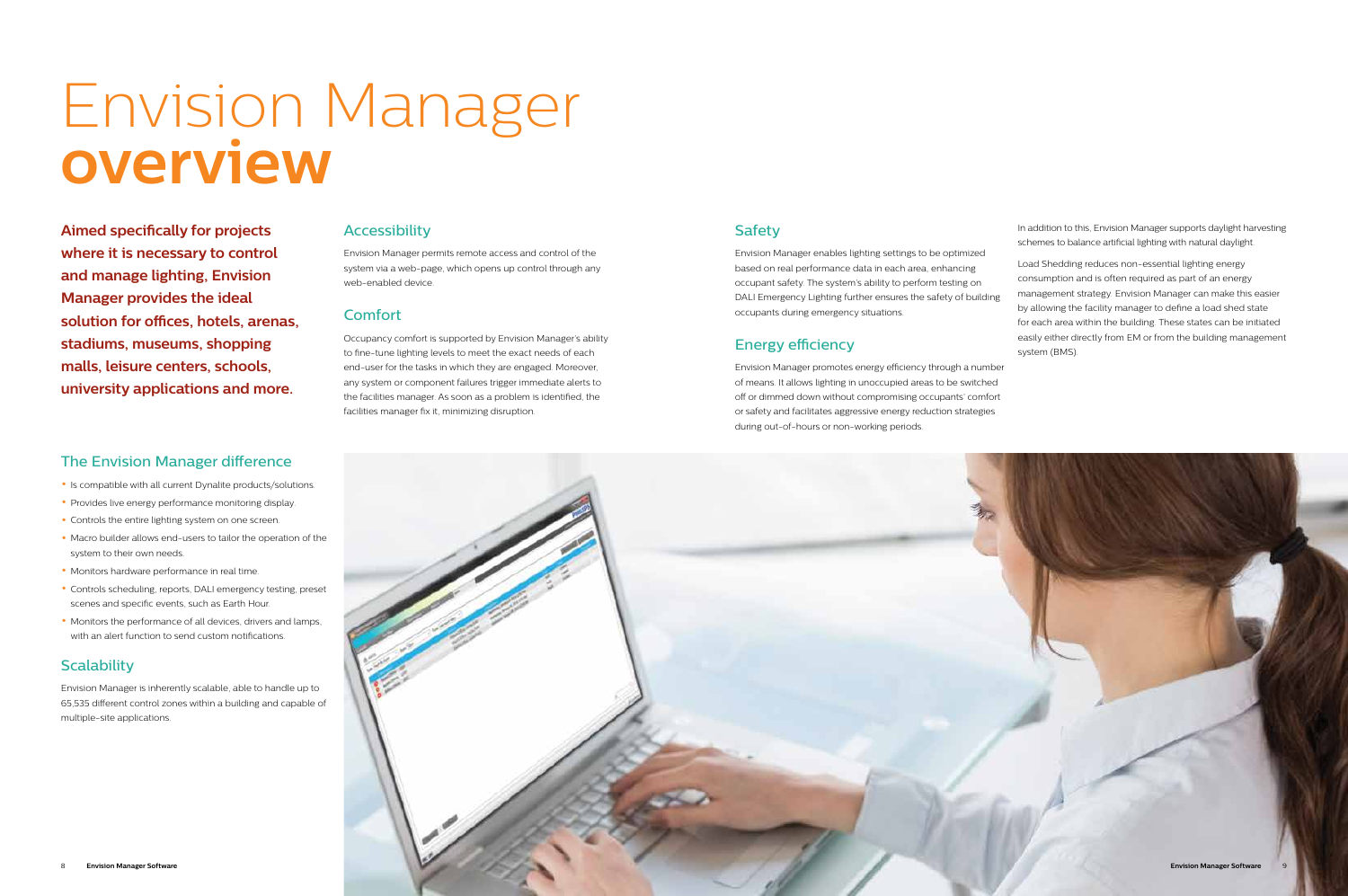Envision Manager's dashboards simplify monitoring current status and operational performance.

Operational performance can be viewed by area, showing facilities managers how their lighting system is performing and helping to identify where additional savings may be possible.

As well as presenting performance data, Envision Manager is able to highlight a number of additional factors such as: items for attention, pending scheduled activities, the status of each





#### Features

- Visualizes system energy performance
- Provides an analysis tool, Envision Dashboard, to compare the consumption of different areas within the building
- Displays performance graphs on a screen or touchpanel to engage occupants

## Monitor

The control aspect of Envision Manager puts the facilities manager firmly in the driving seat. Individual lamps or user-defined groups of lamps can be selected and controlled from the floorplan or overview console. Macros can be created and scheduled to occur at different times of the day or different days of the week. These can be a single action, multiple actions or reoccurring actions.

The system differentiates between working days, weekends and public holidays, creating lighting scenes that support comfort while minimizing energy use. For example, time-out functions for unoccupied areas can be set to 30 minutes during office hours but reduced to five minutes during other times.

#### **Features**

- Real time system status
- Highly granular control options
- Streamlined operation

## Control

### SCALABLE CONTROL THROUGHOUT THE BUILDING

### ENERGY PERFORMANCE AND OPERATIONAL DATA AT A GLANCE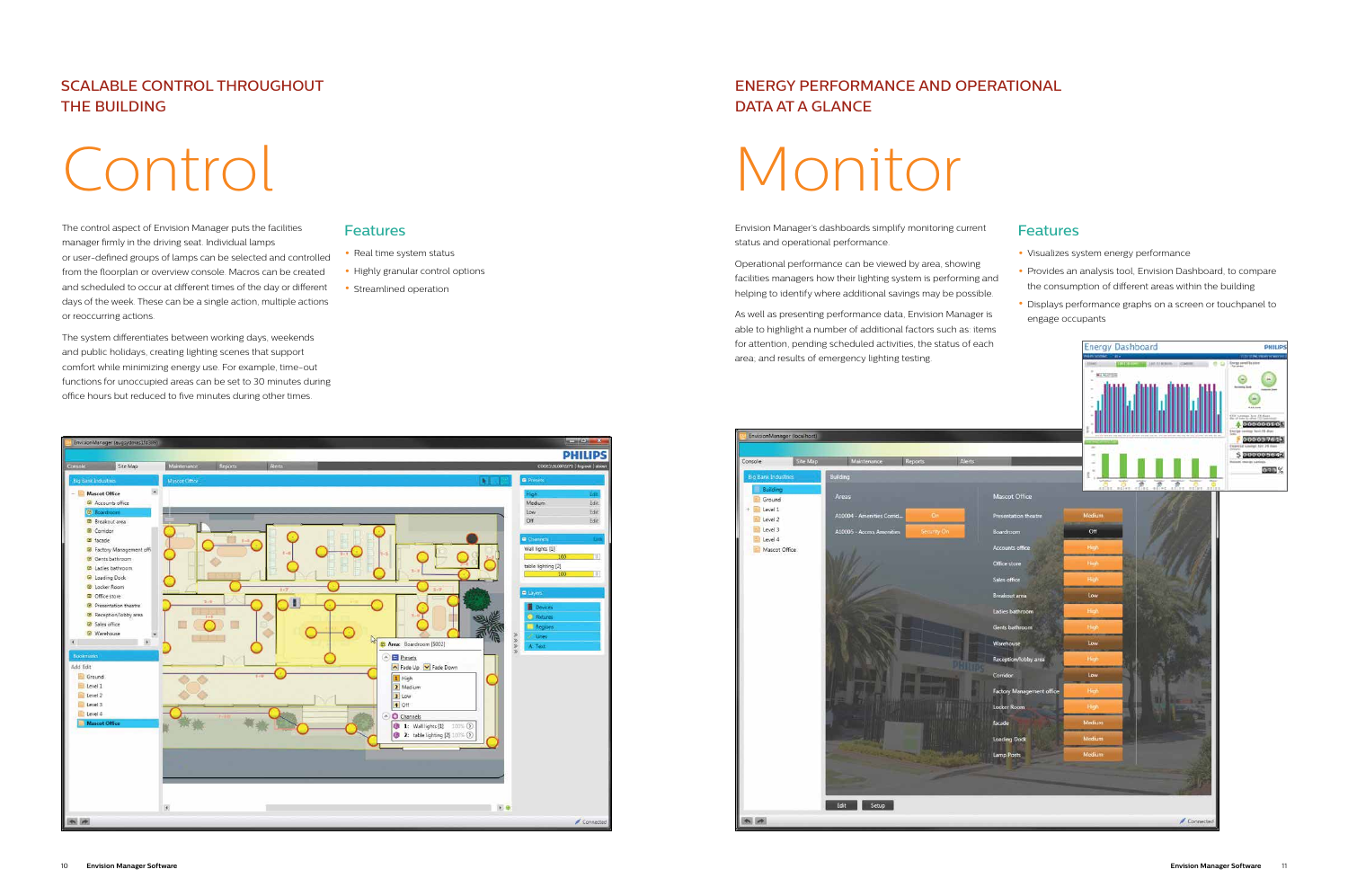System maintenance ensures ongoing occupancy safety and comfort. The 'Lamp Manager' identifies lamps that are approaching the end of operational life or that have already failed. The system can also identify failed drivers and other faults on the system.

The 'Alerts Overview' summarizes current alerts on the system with details of the state of each item. This helps the facilities manager prioritize planned maintenance activities and address unplanned outages.

| <b>Site Map</b>   | Maintenance                                                                        | Reports                                                                                                  | <b>Alerts</b> |                                                                   |  |
|-------------------|------------------------------------------------------------------------------------|----------------------------------------------------------------------------------------------------------|---------------|-------------------------------------------------------------------|--|
|                   |                                                                                    |                                                                                                          |               | 霝<br>Schedule Ove                                                 |  |
| Schedule Overview | Set or modify scheduled events to manage the automated<br>operation of the system. |                                                                                                          |               |                                                                   |  |
|                   |                                                                                    |                                                                                                          |               | Schedules run                                                     |  |
|                   | Active schedules<br>O                                                              |                                                                                                          |               |                                                                   |  |
|                   | Tempory disabled schedules<br>ō                                                    |                                                                                                          |               |                                                                   |  |
|                   | Go to schedules                                                                    |                                                                                                          |               |                                                                   |  |
|                   |                                                                                    |                                                                                                          |               | <b>W</b> Emergency Te                                             |  |
|                   |                                                                                    |                                                                                                          |               | Run emergency te                                                  |  |
|                   | Created triggers<br>0                                                              |                                                                                                          |               |                                                                   |  |
|                   |                                                                                    |                                                                                                          | o             | Emergency gr                                                      |  |
|                   |                                                                                    |                                                                                                          |               | <b>C</b> Emergency gr                                             |  |
|                   |                                                                                    |                                                                                                          |               | Go to emergency f                                                 |  |
|                   |                                                                                    |                                                                                                          |               |                                                                   |  |
|                   |                                                                                    |                                                                                                          |               |                                                                   |  |
|                   |                                                                                    |                                                                                                          |               |                                                                   |  |
|                   | <b>Emergency Tests</b><br>Lamp Manager                                             | 19 Schedules<br>Created schedules<br><i>h</i> Triggers<br>activity.<br>Active triggers<br>Go to triggers |               | o<br>Create or modify triggers that launch macros based on system |  |

#### Features

- Allows staff to manage DALI maintenance, avoiding service call costs
- Shows problems on the floorplan
- Lamp life reports support efficient maintenance

| CODE1\310072271   log out   about<br>Macros<br>ew<br>led events to manage the automated<br>Create or modify sequential macros to automate frequent<br>operations.<br>m.<br>Created macros<br>O.<br>day<br>Running macros<br>es for today<br>$\Omega$<br>Paused macros<br>ŧ,<br>iew<br>Go to macros<br>Lamp Manager<br>on DALI emergency ballasts.<br>Identify lamps near the end of their life. Reset the system<br>following lamp replacement.<br>DALI ballast failures<br>$\mathbf{1}$<br>gency groups | <b>PHIL</b><br>O.<br>$\mathbf{0}$<br>o. |
|----------------------------------------------------------------------------------------------------------------------------------------------------------------------------------------------------------------------------------------------------------------------------------------------------------------------------------------------------------------------------------------------------------------------------------------------------------------------------------------------------------|-----------------------------------------|
|                                                                                                                                                                                                                                                                                                                                                                                                                                                                                                          |                                         |
|                                                                                                                                                                                                                                                                                                                                                                                                                                                                                                          |                                         |
|                                                                                                                                                                                                                                                                                                                                                                                                                                                                                                          |                                         |
|                                                                                                                                                                                                                                                                                                                                                                                                                                                                                                          |                                         |
|                                                                                                                                                                                                                                                                                                                                                                                                                                                                                                          |                                         |
|                                                                                                                                                                                                                                                                                                                                                                                                                                                                                                          |                                         |
|                                                                                                                                                                                                                                                                                                                                                                                                                                                                                                          |                                         |
|                                                                                                                                                                                                                                                                                                                                                                                                                                                                                                          |                                         |
|                                                                                                                                                                                                                                                                                                                                                                                                                                                                                                          |                                         |
|                                                                                                                                                                                                                                                                                                                                                                                                                                                                                                          |                                         |
|                                                                                                                                                                                                                                                                                                                                                                                                                                                                                                          | 3                                       |
| Emergency Failures<br>ps passed<br>$\Omega$                                                                                                                                                                                                                                                                                                                                                                                                                                                              | $\mathbf{0}$                            |
| ps failed<br>o<br><b>O</b> DALI lamp failures                                                                                                                                                                                                                                                                                                                                                                                                                                                            | o                                       |
| Lamp Life                                                                                                                                                                                                                                                                                                                                                                                                                                                                                                | 0                                       |
| Go to lamp manager                                                                                                                                                                                                                                                                                                                                                                                                                                                                                       |                                         |

## Maintain

Envision Manager facilitates a wide range of lighting system management activities.

- The scheduling feature enables pre-defined lighting events to occur automatically at set times or in relation to sunrise/ sunset times.
- The reporting feature allows system reports to be generated on hardware status, energy consumption and DALI emergency lighting performance. The report functionality is particularly important with the growing mandatory requirement in different markets for accurate reporting of energy usage.
- The 'Emergency Test' feature enables DALI emergency lighting systems to be tested via the software.

| <b>Distributed</b>                                                              | <b>Malterson</b><br><b>Reports</b>       |                                              |                                |                                     |                                                     | <b>PHILIPS</b><br>cooksumersity   Ingred   Mood |
|---------------------------------------------------------------------------------|------------------------------------------|----------------------------------------------|--------------------------------|-------------------------------------|-----------------------------------------------------|-------------------------------------------------|
| <b>B</b> Reports                                                                |                                          |                                              |                                |                                     | <b>Argent Settings</b>                              |                                                 |
| + III Favourite                                                                 | <b>Report Mewer</b>                      |                                              |                                |                                     | Header: Emergency Test History                      |                                                 |
| - Illi Predefinati<br><b>Collect Status</b><br><b>III</b> Emergency Test Hotels | $H = 1$                                  | #37 H + ■ © 曲目和 H- 10%                       |                                | ÷<br>First 1. Next                  | Time<br>Anytime<br><b>Zoone</b>                     | $\sim$<br>Configure                             |
| Energency Test Status                                                           | <b>Emergency Test</b>                    |                                              |                                | <b>PHILIPS</b>                      | Any                                                 |                                                 |
| Cifford Ballasts Status<br><b>CHine Devices Status</b>                          | History                                  |                                              |                                | dynalite ::                         | Test Type<br>Furnitunal and Duration                | Configure                                       |
|                                                                                 | Date:<br>Site<br>EM-JOB-1                | 1:32:31 PM. Thursday, December 19, 2013      |                                |                                     | <b>News</b><br>Ariz                                 | Configure                                       |
|                                                                                 | Description<br>Default Emergency Group   | <b>Source</b>                                | <b>Time</b>                    | <b>Katas</b>                        | Group by<br><b>Emergency Ballast Group</b>          | Configure                                       |
|                                                                                 | <b>HunningMan</b>                        | 4 rooms with emergency -<br>RunningMan       | 12/19/2013<br>9:30 AM          | Functional Teld<br>Succeeded        | Sort.ordet<br>Time, Emergency Group, Result, Source | Codgare                                         |
|                                                                                 | emergency Spitfire                       | HoneRie: / emergency<br><b>Spitfale</b>      | 12/19/2013<br>9:30 AM          | <b>Functional Test</b><br>Succeeded | Description have                                    | Configure                                       |
|                                                                                 | Default Emergency<br>Group.              | <b>Emergency Groups</b>                      | 12/19/2013<br>9:30 AM          | Functional Test Started             | Smoke                                               |                                                 |
|                                                                                 | Default Emergency<br>Group               | Emergency Groups                             | 12/18/2019<br>9:30 AM          | Functional Test Started             |                                                     |                                                 |
|                                                                                 | RummgMan                                 | 2 rooms with emergency :<br>RúnningMan       | 12/18/2013<br>2019M            | Functional Test<br>Succeeded        |                                                     |                                                 |
|                                                                                 | RawingMan                                | A rooms with emergency +<br>Runninghian      | 12/18/2013<br>2:00 PM          | Functional Test Started             |                                                     |                                                 |
|                                                                                 | emergency Spittine                       | HomeRlan - emergency.<br>Solitare            | 12/17/2013<br>10:40 AM         | <b>Punctional Test</b><br>Succeeded |                                                     |                                                 |
|                                                                                 | emergency Spitfire                       | HomePlan / emergency<br>Spiding <sup>*</sup> | 12/17/2013<br><b>MA: 04/02</b> | Functional Test Started             |                                                     |                                                 |
|                                                                                 | RunningMan                               | 4 rooms with emergency -<br>RunningMan       | 12/12/2013<br>4.32 PM          | <b>Functional Test Failed</b>       |                                                     |                                                 |
|                                                                                 | amargency Spitfire                       | HomeRlah - emergency<br>Solding              | 12/12/2013<br>4:50 PM          | <b>Fundianal Test</b><br>Succeeded  |                                                     |                                                 |
|                                                                                 | <b>Default Emergency</b><br><b>Group</b> | <b>Emergency Groups</b>                      | 12/12/2013<br>4:30 PM          | Functional Text Started             |                                                     |                                                 |
|                                                                                 | Default Emergency<br>Group               | <b>Emergency Groups</b>                      | 12/12/2013<br>4:00 PM          | Functional Test Started             |                                                     |                                                 |
|                                                                                 | <b>RunningMan</b>                        | 4 rooms with emergency -<br>RunningMan       | 13/11/3011<br>4:31 PM          | <b>Functional Test</b><br>Succeeded |                                                     |                                                 |

#### **Features**

- Scheduled activities ensure the building operates as designed at all times
- DALI emergency tests can be run when the building is unoccupied
- Custom schedules can easily be added by the end-user

## Manage

#### MANAGE PRE-DEFINED LIGHTING EVENTS, GENERATE REPORTS AND TEST SYSTEMS

### IDENTIFY FAULTS AND FAILURES AND ANTICIPATE THE END OF OPERATIONAL LIFE FOR LAMPS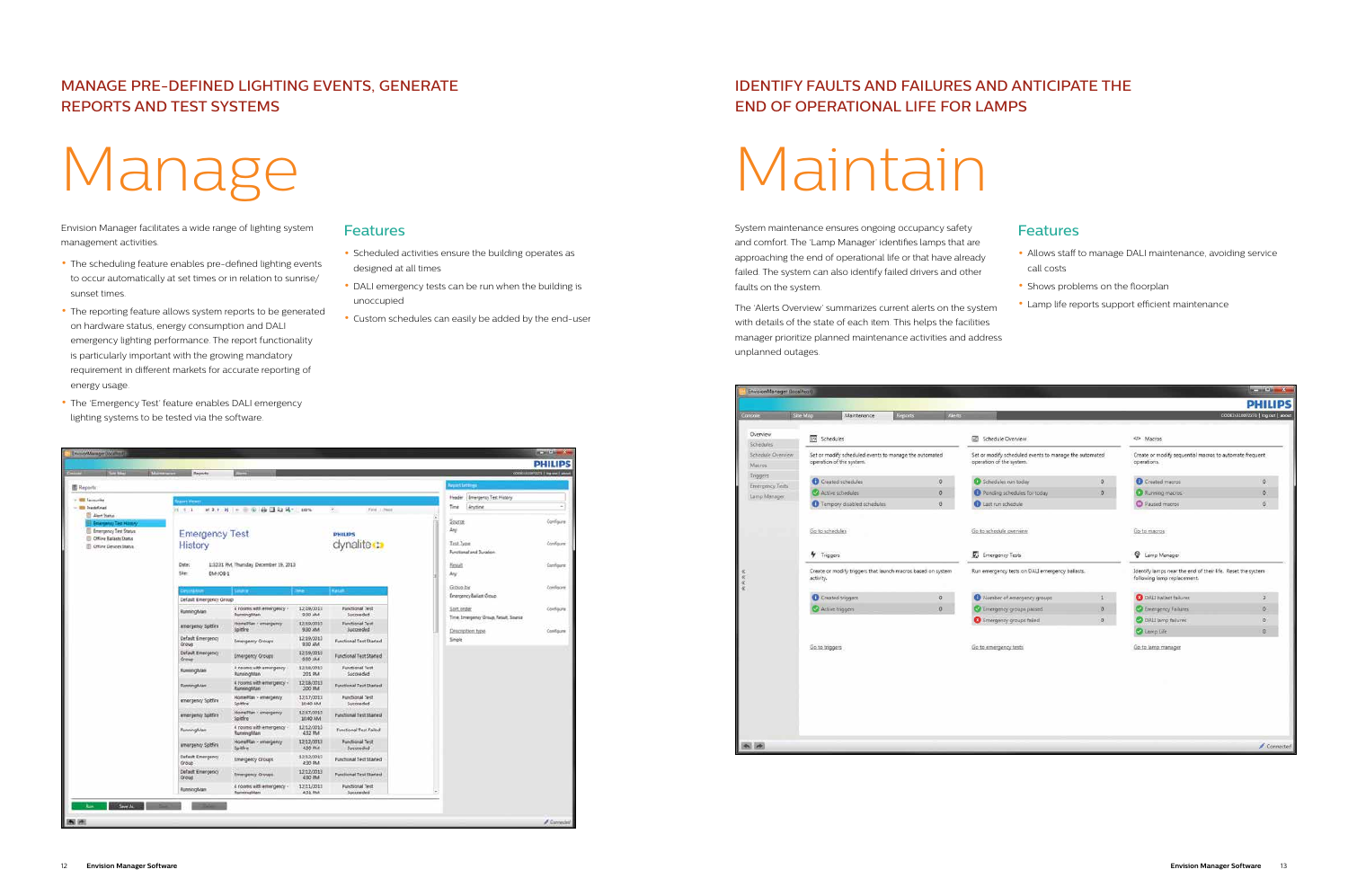

### Frequently asked **questions**

- **Is the Dynalite system designed only for large buildings?** Not at all, as the Dynalite system is totally modular. It can be installed into any project from a single meeting room all the way through to a project with tens of thousands of areas of control.
- **What happens when our business grows and we want to expand our control system?**

The Dynalite system can be expanded at any time without disruption to the existing system. This may be additions to an existing area such as new luminaires or it could be additional meeting rooms, conference rooms, breakout rooms, whole new sections or floors.

• **I heard that it is very expensive to make changes to the system once it is installed. Is this true?**

No. Envision Manager supports the ability for authorized end-users to make certain temporary or permanent changes to the lighting levels. Users can also modify the macros and schedules as the needs of the site change over time. If the system needs large scale changes then we recommend a service call from a Philips Dynalite Certified Programmer.

• **How can I control specific lighting in my office easily without having to add expensive light switches?** Envision Manager comes with an application called Envision Switch. This application runs on a user PC and will give the user control of their lighting just as if they had a light switch in their office. For portable users, Philips Dynalite offers a range of mobile apps that can be configured to suit the needs of each user.

#### • **Why would I not just use the Building Management System (BMS) to manage my lighting?**

While managing the day to day operation of your lighting system, Envision Manager is also collecting and analyzing system data to ensure performance levels are maintained. This is a very specialized process best suited to a dedicated lighting control system. Envision Manager can share its data with a BMS on projects where the user needs to view the complete building status from the different sub systems on a single screen.

#### • **Can the Dynalite system support DALI drivers?**

The Dynalite system provides access to all the standard DALI features such as lamp and driver status and emergency fixture battery testing. Additionally the Dynalite system supports as many fixtures as needed in a single lighting group by grouping addresses across multiple DALI networks. The Dynalite software supports re-zoning of lighting groups if project needs should ever change, keeping the system current. The problems of DALI driver replacement are easily overcome using Envision Manager's built-in DALI replacement wizard.

#### • **We have color changing architectural lighting in our building. Can I control and manage these lights using Envision Manager?**

Envision Manager gives the user the ability to control color architectural fittings in the same manner as conventional fittings, but with the addition of a color picker to let the user specify the exact color required at any time. This color can then be scheduled from Envision Manager.

• **I have been hearing about Philips' range of warm/cool white tuneable fittings. How do they fit in with the Envision Manager offering?**

Envision Manager presents graphical icons representing warm/cool white fittings. These fittings are portrayed with two sliders; one to set the color temperature and the second slider to adjust the lamps intensity.